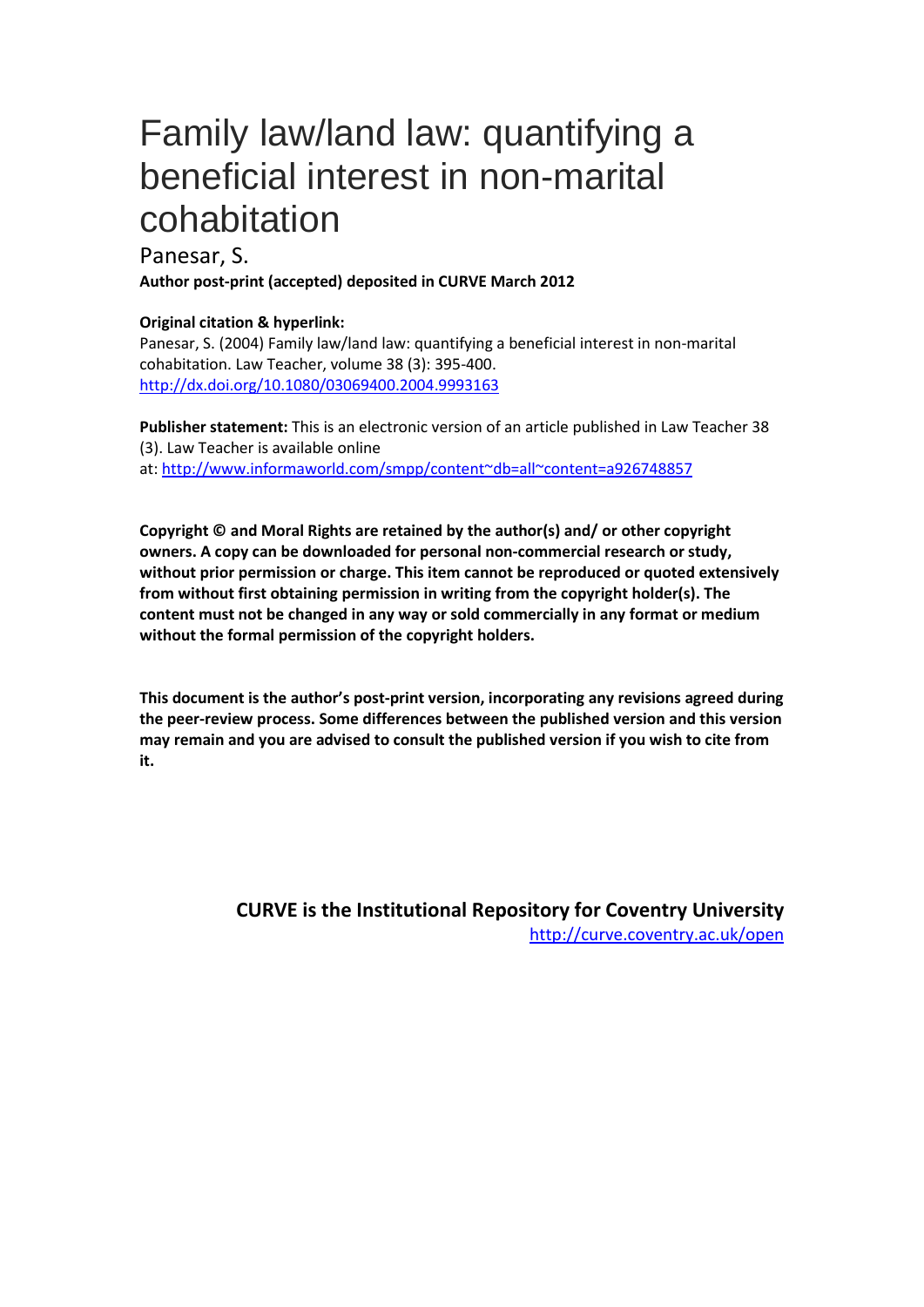# **Quantifying a Beneficial Interest in Non-Marital Cohabitation**

# *Oxley v. Hiscock* **[2004] EWCA Civ 546**

Unlike under a resulting trust, where the courts required to quantify the interest of the beneficiary in accordance with the contribution made to the purchase price, under a constructive trust the court is required to give effect to the common intention of the parties. It is generally understood the exact size of the interest depends on what was expressly agreed by the parties, or in the absence of such express agreement, the inferred agreement between them. Where there is no express agreement as to the size of the beneficial interest in the land, the court is required to look at the whole course of dealings in order to determine what the parties intended in so far as the size of the respective beneficial interests. It is equally clear that, unlike under a resulting trust, the court can have regard to both direct and indirect contributions in deciding the extent of the interest.

Recently in *Oxley v. Hiscock*<sup>[1](#page-1-0)</sup> the Court of Appeal had to consider the extent of the respective beneficial interests in the proceeds of sale of a house in circumstances where there was no evidence of discussions between the parties. The decision of the Court of Appeal suggests that, contrary to what many believed might happen post Midland Bank v. Cooke,<sup>[2](#page-1-1)</sup> the courts are not necessarily manufacturing and giving effect to agreements that the parties never made. Furthermore, neither are they inclined to treat the mere fact that the parties intended to live in the property as a family home, albeit unmarried, necessarily conclusive that they were intended to be owners equally.

### *The Facts*

Alan Hiscock and Elayne Oxley had been residing at 35 Dickens Close since 1991. The title to the house was in Mr Hiscock's name alone. According to Mrs Oxley she did not appear on the title because Mr Hiscock had told her that this might prejudice any claims by her former partner. The house was purchased for £127,000 and the purchase price can from a number of sources. Firstly, there was a mortgage of £30,000 secured over the house. Secondly, £35,000 of Mr Hiscock's own savings. Finally, as sum of £61,500, which represented the sale of a certain 39 Page Close, this being the house that Mrs Oxley had formerly occupied as a secure tenant but which she acquired sometime in 1987 by the exercise of her rights under Part V of the Housing Act 1985. The value of 39 Page Close was put at £45,200, however, because of the right to buy legislation, Mrs Oxley was entitled to a discount of £20,000 and a such was entitled to purchase the property for a sum of £25,200. The purchase price money for 39 Page Close was provided by Mr Hiscock through the sale of his former house. The evidence before the court was that the sale of Mr Hiscock's former home was directly linked to the purchase of 39 Page Close. 39 Page Close was never transferred in the joint names of Mr Hiscock and Mrs Oxley, instead the title was in

<span id="page-1-1"></span><span id="page-1-0"></span><sup>&</sup>lt;sup>1</sup> [2004] EWCA Civ 546.

 $^{1}$  [2004] EWCA Civ 546.<br> $^{2}$  [1995] 4 All E.R. 562.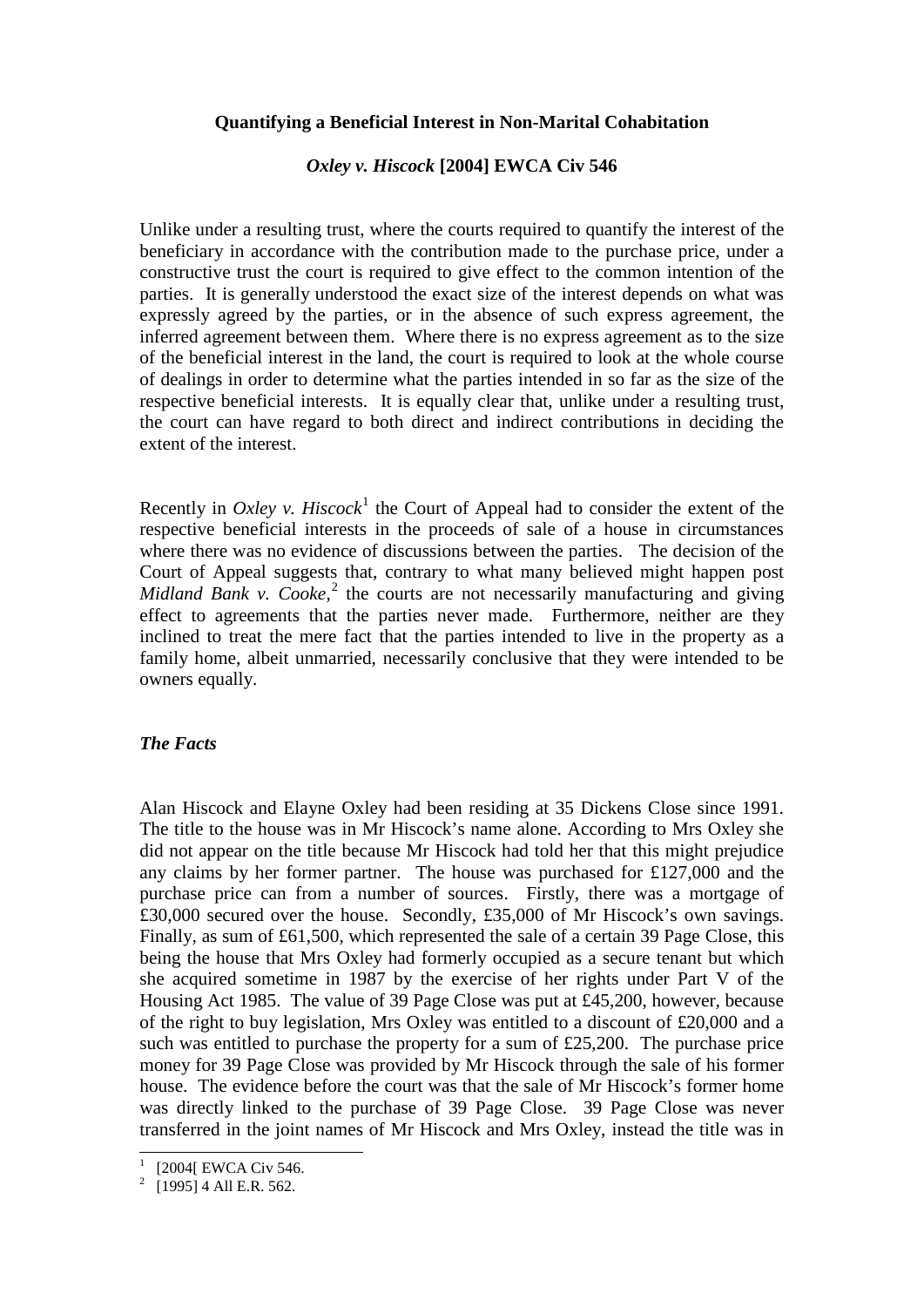Mrs Oxley sole name. Mr Hiscock did, however, put a charge on the title to 39 Page Close so as to secure the monies he had provided for its purchase. The net effect of this was that out of from out of the £61,500 provided by Mrs Oxley for the purchase 35 Dickens Close, Mr Hiscock contributed £25,200 representing his initial outlay in the purchase of 39 Page Close. This also meant that Mrs Oxley's contribution to the purchase of the 35 Dickens Close was £36,300 and Mr Hiscock's £60,700 (that being his initial £35,500 own savings and the £25,200 which he had provided for the purchase of 39 Page Close).

Mr Hiscock and Mrs Oxley resided at 35 Dickens Close from 1991 to 2001 until the relationship broke down. The mortgage on the house had been paid off some time ago. In March 2001 the house was sold for £232,000 and Mr Hiscock and Mrs Oxley purchased separate properties. In November 2002 Mr Oxley brought proceedings under s14 of the Trusts of Land and Appointment of Trustees Act 1996 (TLATA) seeking a declaration that Mr Hiscock was holding the proceeds of sale of 35 Dickens Close on trust for himself and Mrs Oxley in equal shares. The application of 14 of the TLATA 1996 was apparent because Mr Hiscock had an express agreement with Mrs Oxley that she would have a beneficial interest in the property, albeit not quantified, thereby giving rise to a constructive trust. Section 14 of the Act allows a court inter alia, to make any order it thinks fit declaring the nature or extent of a person's interest in the property subject to a trust.

### The Decision at First Instance

At first instance the judge held that both Mr Hiscock and Mrs Oxley were entitled to an equal share in the disputed property. The basis for this finding was that, where there was an absence of agreement as to the precise extent of the beneficial interest in the land, the court was required to look at the whole course of dealings in order to come to a conclusion. In support of this the judge cited the decision in *Midland Bank* v. Cooke<sup>[3](#page-2-0)</sup> where Waite LJ commented that 'where the court is proceeding in cases like the present where the partner without legal title has successfully established an equitable interest thorough direct contribution, to determine (in the absence of express evidence of intention) what proportions the parties must have intended for their beneficial ownership, the duty of the judge is to undertake a survey of the whole course of dealing between the parties relevant to their ownership and occupation of the property and their sharing of its burdens and advantages.'[4](#page-2-1) On the present facts the judge came to the conclusion that the course of dealing beginning with the purchase of 39 Page Close and the eventual purchase and occupation of 35 Dickens Close was part of a long term plan whereby Mr Hiscock and Mrs Oxley were equal owners of both properties.

In particular, the purchase of 39 Page Close by the exercise of the right to buy was advantageous from both Mr Hiscock's point of view as well as Mrs Oxley's. The

<span id="page-2-0"></span> $\frac{1}{3}$ [1995] 4 All ER 562. <sup>4</sup> *Ibid.* at 574.

<span id="page-2-1"></span>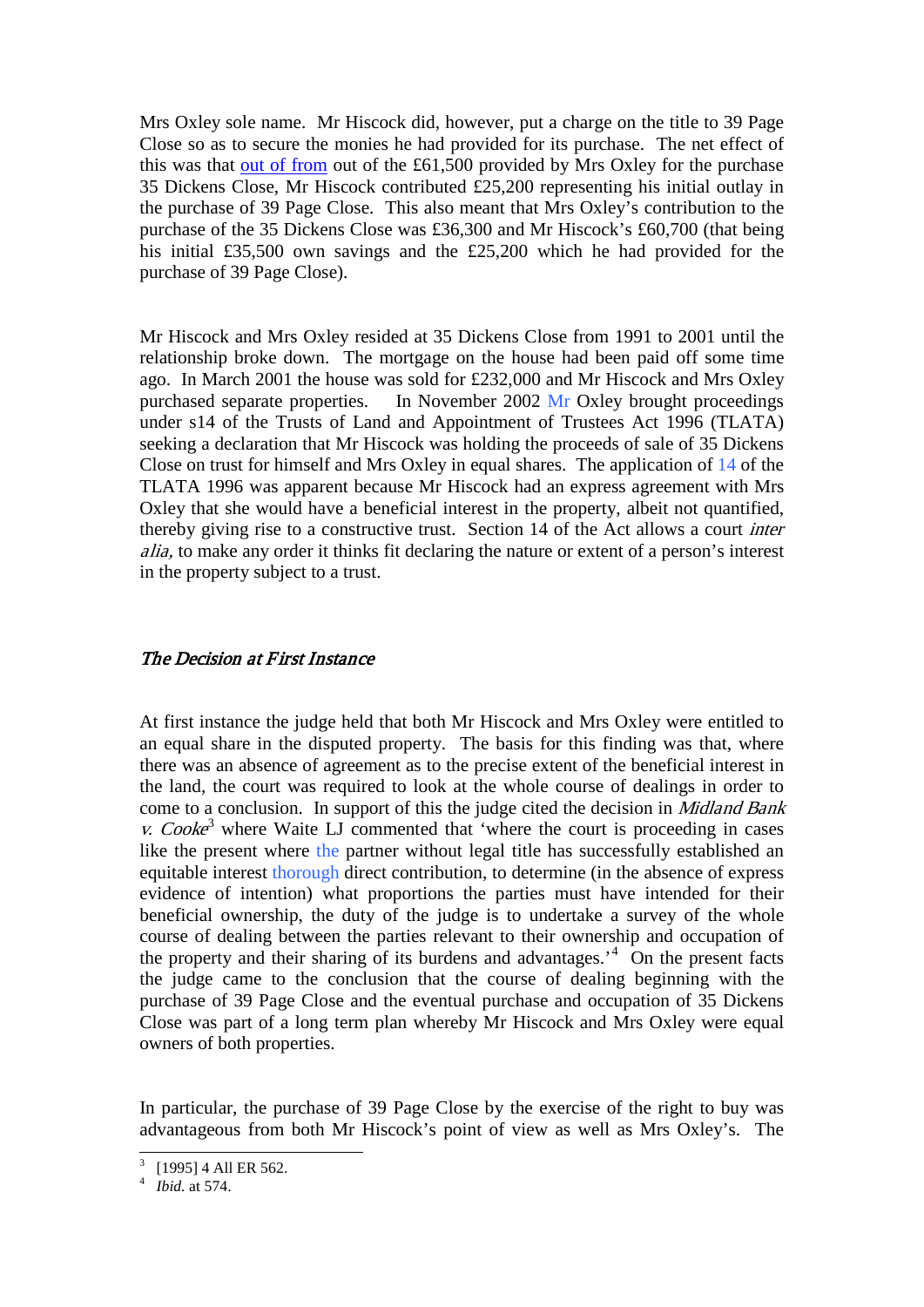discount would entitle them to sell the house at a profit and this would enable them to buy a better house where they could live together. Furthermore, in continuing with this long-term plan Mrs Oxley decorated the property, did the gardening and contributed to other outgoings. In other words, there was a pooling of resources sufficient to evince an intention that they were jointly responsible for the benefits and burdens of the property because regarded themselves as equal owners.

The judge at first instance refused to follow the decision in *Springette v Defoe*<sup>[5](#page-3-0)</sup> where the court held that where two or more persons purchased property without declaring the trusts upon which the property was being held, the property was held on resulting trust for the persons who provided the purchase money in the proportion in which it was provided. It will be recalled that in this case a sitting tenant was entitled to a discount in the purchase price of her council house. The court held that this was a sufficient contribution to the purchase price entitling her to an interest under a resulting trust. On this basis it was argued on behalf of Mr Hiscock that Mrs Oxley's share in the disputed property was 22% as representing the discount she received in the purchase of 39 Page Close.

# The Decision of the Court of Appeal

The main issue in the Court of Appeal was whether the judge at first instance was required to follow the decision in *Springette v. Defoe*<sup>[6](#page-3-1)</sup> in that where there was an absence of intention as to the exact extent of the beneficial interest in the property, the property was held on resulting trust by the legal owner in proportion to the contributions made the parties. Or was the judge correct to follow the decision in Midland Bank v. Cooke<sup>[7](#page-3-2)</sup> and look at the course of dealings in order to ascertain the true extent of the beneficial interest in the property. In answering this question Chadwick LJ undertook a comprehensive review of the law pre Midland Bank v. Cooke and post. Having reviewed the existing law, his Lordship came to the conclusion that 'in cases of this nature', that is, (i) property is purchased by unmarried cohabitees; (ii) each having made some contribution to the purchase; (iii) the title is taken in only one of their names; (iv) there is no express declaration of trust; the court was required to answer two questions.<sup>[8](#page-3-3)</sup> Firstly, whether there is evidence from which to infer a common intention that each shall have a beneficial interest in the property and that such intention has been communicated to each other. In answering this question his Lordship took the approach adopted by Lord Bridge in Lloyds Bank Plc  $\overline{v}$ . Rosset<sup>[9](#page-3-4)</sup> where Lord Bridge held that a common intention could either be found expressly or by implication. In so far as an express common intention, that is, where the parties had some discussion at the time of the purchase, then that would be settle the matter. In the present case of Oxley v. Hiscock Chadwick LJ explained that both Mr Hiscock and Mrs Oxley had an express common intention that both would have a

<sup>&</sup>lt;sup>5</sup> [1992] 2 FLR 388.

<span id="page-3-0"></span> $^6$  [1992] 2 FLR 388.

<span id="page-3-2"></span><span id="page-3-1"></span> $\frac{1}{1995}$  4 All ER 562.

<span id="page-3-3"></span> $[2004]$  EWCA Civ 546 at paragraph 68.

<span id="page-3-4"></span> $9$  [1991] 1 AC 107.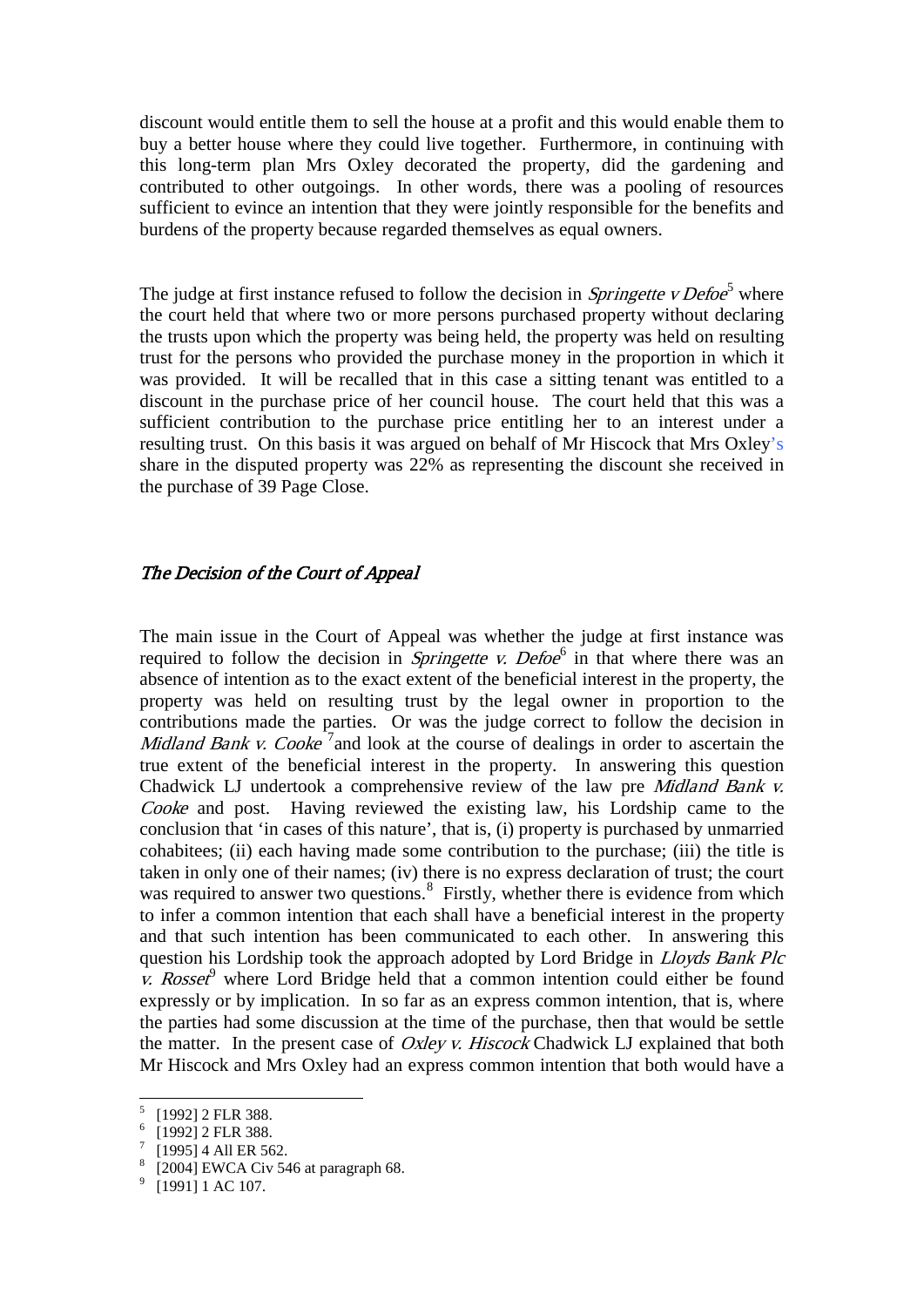beneficial interest in the disputed property. It will be remembered that Mr Hiscock advised Mrs Oxley not to go on to the title because it might prejudice any claims by her former partner.<sup>10</sup> In the absence of an express common intention, an implied common intention will be readily found by some financial contribution to the purchase price.

Having answered the first question, Chadwick LJ proceeded to answer the second question which was 'what is the extent of the parties' respective beneficial interests in the property?' His Lordship identified three strands of law that were capable of answering this second question. Firstly, that the parties are taken to have agreed at the time of the purchase that their respective shares are to be decided not at the time of the purchase but when the relationship breaks down and the property is sold. In such a case the court is required to come to a conclusion as to what is fair having regard to the whole course of dealings. $11$ 

Secondly, the strand taken by the Court of Appeal in *Midland Bank v. Cooke*<sup>[12](#page-4-2)</sup> whereby the court looks at the whole course of dealings between the parties relevant to their ownership and occupation of the property and then decide what the parties must have assumed to have intended from the outset. In Midland Bank v. Cooke it will be remembered that the Mrs Cooke, who did not feature on the legal title to the property, nevertheless received a joint wedding present of some £1100. The Court of Appeal held that, whilst Mrs Cooke was entitled to a 6.47% interest in the property by reason of her financial contribution, she was entitled to 50% interest by virtue of the whole course of dealings, which evidenced an intention that she was entitled to an equal share from the outset. The Court looked to Mrs Cooke's acts of looking after the house, raising the children and indirectly contributing to the household expenses. The decision is not without problems. In the first place the court does not make it very clear whether the basis of the quantification of the interest is under a resulting trust or a constructive trust. Secondly, it is not altogether clear why subsequent conduct is used to imply an intention that was never agreed from day one.

The final strand identified by Chadwick LJ was that identified in cases such as Grant v. Edwards  $^{13}$  $^{13}$  $^{13}$  and Yaxley v. Gotts  $^{14}$  $^{14}$  $^{14}$  where the court gives effect to the expectation that has been conveyed by the legal owner to the non-legal owner. This being the approach in the proprietary estoppel cases, which in the opinion of Chadwick LJ were not different to the constructive trust cases in terms of their final outcome.

<span id="page-4-0"></span><sup>&</sup>lt;sup>10</sup> This is consistent with the decision in *Grant v. Edwards* [1986] 1 Ch 638 where the court found an express common intention on the grounds that the only reason why the non-legal owner did not appear on the title was because it might effect claims be her former partner in divorce proceedings. Although it is questionable whether pretexts of this nature are conclusive of any common intention at all, for example, it has been argued that such pretexts are evidence that the legal owner did not the non-legal owner to have any interest at all; see, S. Gardner (1993) 109 LQR 263.

<span id="page-4-1"></span><sup>&</sup>lt;sup>11</sup> As suggested by Lord Diplock in *Gissing v. Gissing* [1971] Ac 886 at 909 and Lord Justice Nourse in *Stokes v. Anderson* [1991] 1 FLR 391 at 399.<br><sup>12</sup> [1995] 4 All ER 562.<br><sup>13</sup> [1986] 1 Ch 638.<br><sup>14</sup> [2000] Ch 162.

<span id="page-4-3"></span><span id="page-4-2"></span>

<span id="page-4-4"></span>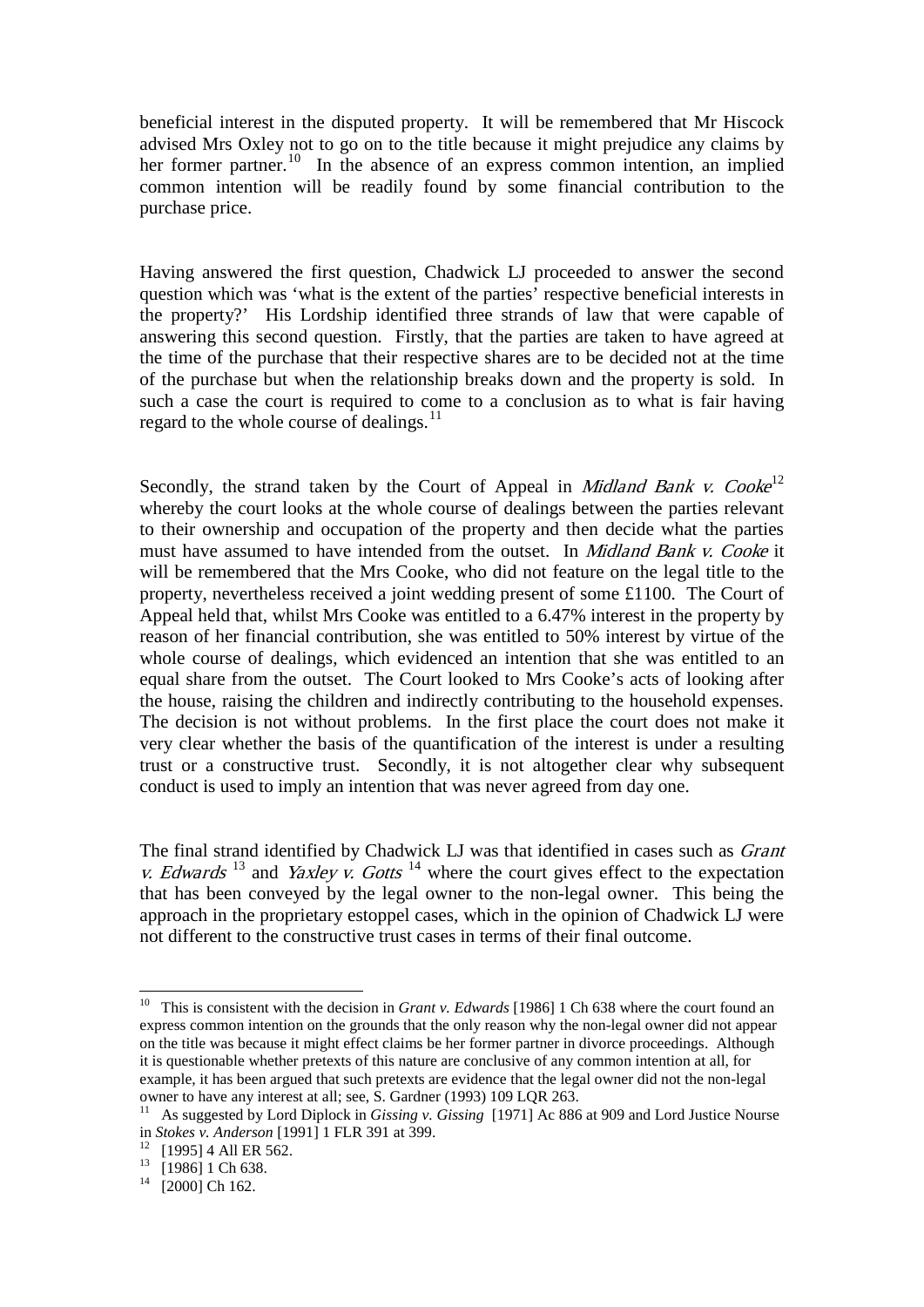In the opinion of his Lordship, the strand taken in *Midland Bank v. Cooke* was the least satisfactory of all. His Lordship explained that it was 'artificial and an unnecessary fiction- to attribute to the parties a common intention that the extent of their respective beneficial interests in the property should be fixed as from the time of the acquisition, in circumstances in which all the evidence points to the conclusion that, at the time of the acquisition, they had given no thought to the matter'.<sup>[15](#page-5-0)</sup> In the opinion of the court each case had to be decided on the basis of what was fair having regard to the whole course of dealing between the co-habitees in relation to the property. This required the court to look at the arrangements made between them with regards to the outgoings such a mortgage contributions and council tax. On this basis the court concluded that Mr Hiscock was entitled to a 60% interest in the property and Mrs Oxley 40%. Looking at the whole course of dealings, it could not be said that when Mr Hiscock sold his own house and advanced the proceeds to purchase 39 Page Close (the house which Mrs Oxley brought under her right to buy at a discount) he intended to be a equal owner of that property with Mrs Oxley. Indeed, Mr Hiscock had put a charge on that property for the sums advanced to Mrs Oxley. This naturally meant that when 35 Dickens Close was purchased in Mr Hiscock's name, it could not be imputed that Mr Hiscock and Mrs Oxley were equal owners of that property. Much more of Mr Hiscock's money was used in the purchase of that property, for example the £35,000 of his savings and the £25,200 which he had advanced to Mrs Oxley for the purchase of the her council house.

#### Commentary and Conclusion

The decision of the Court of Appeal in *Oxley v. Hiscock* is to be welcomed in removing the somewhat artificial approach adopted by the Court of Appeal in *Midland Bank v. Cooke.*<sup>16</sup> The approach taken in *Midland Bank v. Cooke* involved imputing an intention that the parties never had at the time of the acquisition. Whilst it is fair to say that Mrs Cooke's wedding present was sufficient to giver her a 6.47% interest in the house purchased by Mr Cooke, it is questionable whether at that time Mrs Cooke truly regarded herself as an equal owner of the property. A further problem with the decision related to justifying and explaining the difference between cases of the *Midland Bank v. Cooke* nature and the *Lloyds Bank v. Rosset*.<sup>[17](#page-5-2)</sup> For example both Mrs Cooke and Mrs Rosset were married and both intended to live with their husbands in the property purchased by their husbands. Both Mrs Cooke and Mrs Rosset made indirect contributions to the property, in Mrs Cooke's case it was looking after the house and the children and meeting other outgoings; in Mrs Rosset's case it was helping with renovations. However, Mrs Rosset received no interest in the property purchased by her husband but Mrs Cooke received a 50% interest in her husbands house simply because she was fortunate to have received a wedding present of £1100 which went to into the purchase of the property.

<span id="page-5-0"></span><sup>&</sup>lt;sup>15</sup> [2004] EWCA Civ 546 at paragraph 71.

<span id="page-5-2"></span><span id="page-5-1"></span> $^{16}$  [1995] 4 All ER 562.<br><sup>17</sup> [1991] 1 AC 107.